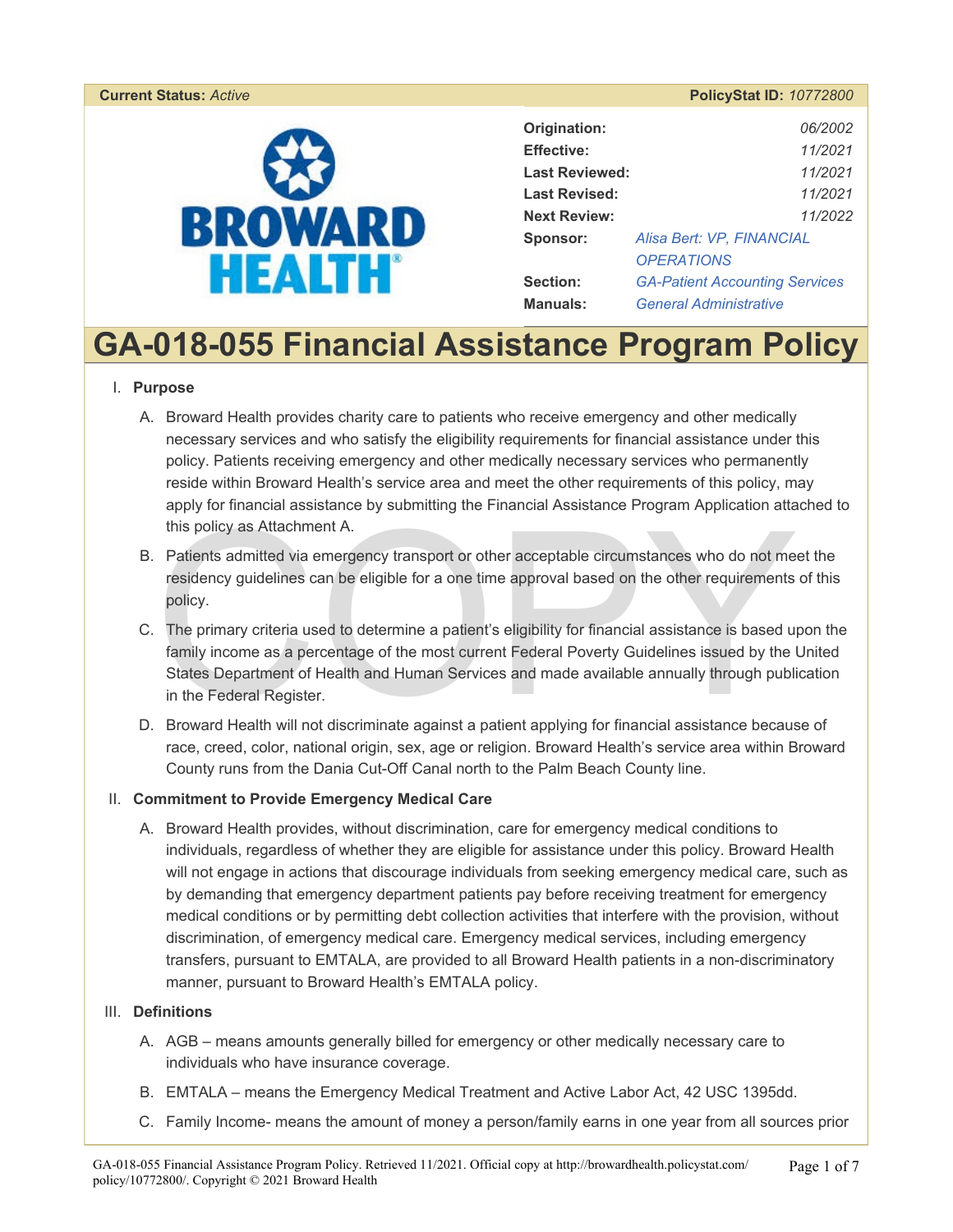to taxes. Income includes:

- Adjusted Gross Income from self-employment
- Payments from Social Security
- Railroad retirement payments
- Unemployment compensation
- Workers' compensation
- Strike benefits from union funds
- Veterans' benefits
- Public assistance (including General Assistance money payments)
- Training stipends
- Alimony
- Child support
- Military family allotments
- Regular support from an absent family member or someone not living in the household
- **Private pensions or government employee pensions**
- Regular insurance or annuity payments
- Dividends
- Private pensions or government employee pensions<br>• Regular insurance or annuity payments<br>• Dividends<br>• Interest (not interest paid on mortgage from tax return)<br>• Rent payments received<br>• Royalties<br>• Periodic receipts fro Interest (not interest paid on mortgage from tax return)
	- Rent payments received
	- **Royalties**
	- **Periodic receipts from estates or trusts**
	- Net gambling or lottery winnings
- D. Financial Assistance means hospital charges for care provided to a patient whose family income for the 12 months preceding the determination is less than or equal to 200% of the then-current Federal Poverty Guidelines for families residing in the Broward Health service area.
- E. Flat Rate Fee Agreement Program- Broward Health will offer an approved Flat Rate Fee to patients for specific selected procedures to guarantee a maximum out-of-pocket expense. The Flat Rate Fee Schedule will contain all discounted procedures offered within the medical center and will be approved by the Chief Financial Officer (CFO)/Regional Director of Finance, or designee.
- F. Medically Necessary means services or supplies provided by Broward Health to identify or treat an illness or injury which, in the opinion of Broward Health are (i) consistent with the symptoms, diagnosis and treatment of the condition, disease, ailment or injuries; (ii) appropriate with regard to standards of good medical practice; (iii) not primarily for the convenience of the patient; (iv) the most appropriate supply or level of service which can safely be provided to the patient; and (v) necessary to protect life, to prevent significant illness or significant disability, or to alleviate severe pain. When applied to an inpatient, it further means that the patient's symptoms or condition require that the services or the supplies cannot be safely provided to the patient on an outpatient basis.
- G. Permanent Residence means any person not a citizen of the United States who is residing in the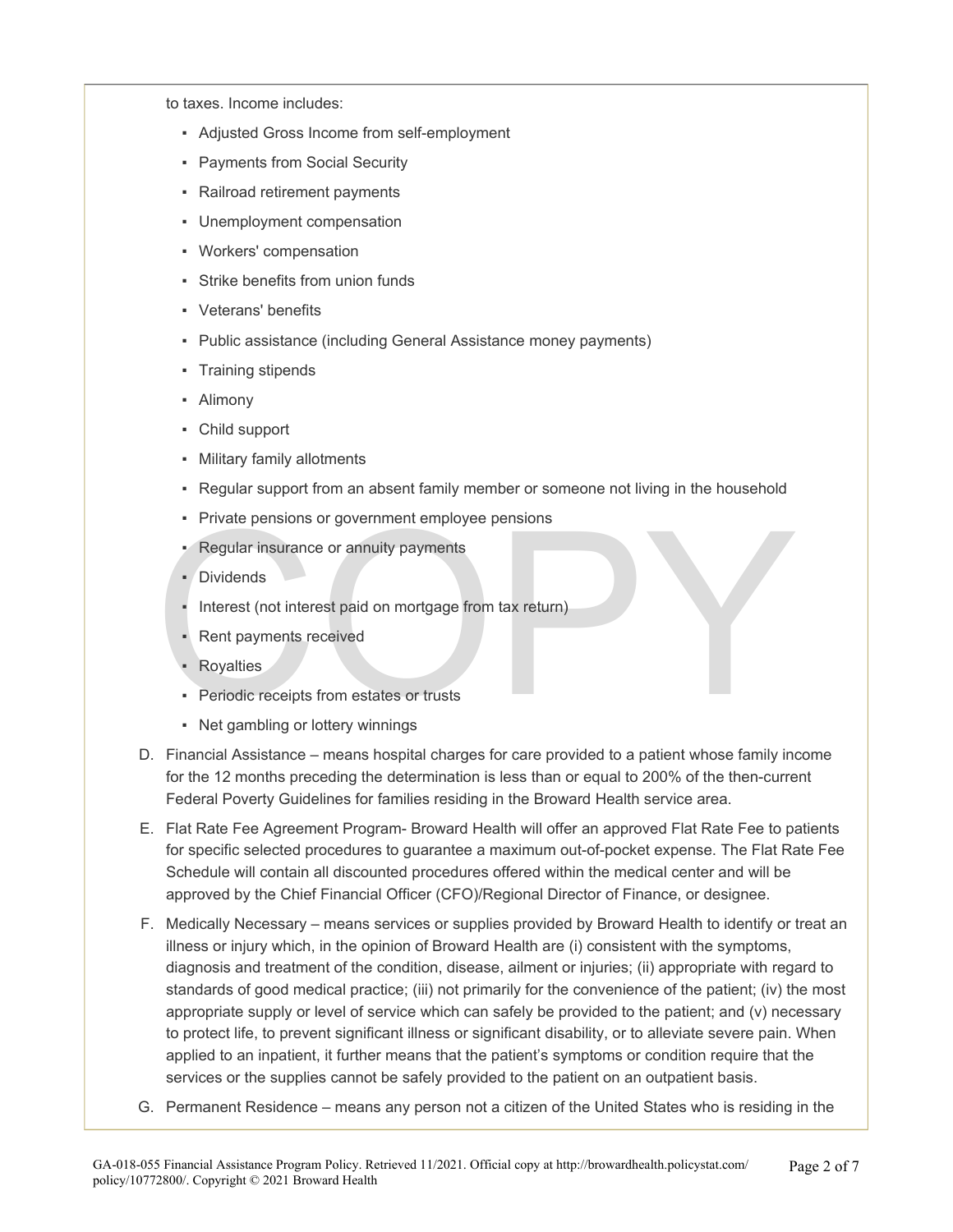United States under legally recognized and lawfully recorded permanent residence.

- H. Presumptive FAP Determinations- means a determination of eligibility to receive financial assistance based on information other than that provided by the patient in his or her application for Financial Assistance submitted under this policy.
- I. Valid Picture ID means a state issued driver's license, state issued identification card, I-551 stamped passport, or valid alien registration card/green card.

## IV. Policy

- A. This policy is implemented and will be administered in strict accordance with Section 501(r)(4) of the Internal Revenue Code of 1986, as amended, and Treas. Reg. Section 1.501(r)-4. All of the terms, conditions and requirements contained therein are hereby incorporated by reference in this policy as if fully set forth herein
- B. Eligible Services This policy applies only to charges for emergency or other medically necessary services provided by Broward Health and certain other providers. Services covered under the Flat Rate Agreement Program do not apply to this policy. Attached to this policy as Attachment B is information on how to access a list of all providers, in addition to Broward Health itself, delivering emergency or other medically necessary care at Broward Health that specifies which providers are covered by this policy and which are not covered.
- Measures to Widely Publicize the Availability of Financial Assistance Broward Health will mavailable copies of the FAP Policy, FAP Application and the plain language summary in Engli Creole, Portuguese and Spanish. The c C. Measures to Widely Publicize the Availability of Financial Assistance - Broward Health will make available copies of the FAP Policy, FAP Application and the plain language summary in English, Creole, Portuguese and Spanish. The copies will be made available on Broward Health's website, by mail, in the emergency room, and in all registration areas of the hospital. Copies will also be provided to other healthcare providers in the community and community organizations. Also, paper copies of the plain language summary of the FAP will be provided to patients as a part of the intake/discharge process. Signage will also be posted in prominent areas of the hospital visible to the public.

## V. Procedure

- A. How to Apply for Financial Assistance
	- 1. Broward Health will accept an application for financial assistance from any person provided they meet certain qualifications and have applied and complied with all application and review requirements of any available local, state or federally funded health insurance programs. Applicants must gather all information requested on the FAP checklist, FAP Income Statement and FAP Application and meet personally with a Broward Health financial counselor in order to initiate the application process for financial assistance.
	- 2. If deemed eligible for other funding sources (excluding Auto/Liability sources), the applicant will be ineligible for financial assistance under this policy. Where applicable, proof of denial from other funding sources must be presented prior to the initiation of a financial assistance application. If the applicant refuses to apply for available assistance programs (examples include, but are not limited to, Health Insurance Marketplace, Medicaid, Medicare, Florida KidCare, etc.) and comply with the application process, the applicant will then be deemed ineligible for financial assistance under this policy.
	- 3. A completed application for financial assistance is required for all patients of Broward Health for services where no other funding source exists. Documentation supplied must correspond with the treatment date and each applicant must have a valid picture ID.
	- 4. Each application will require a signature from the applicant, or responsible party attesting to the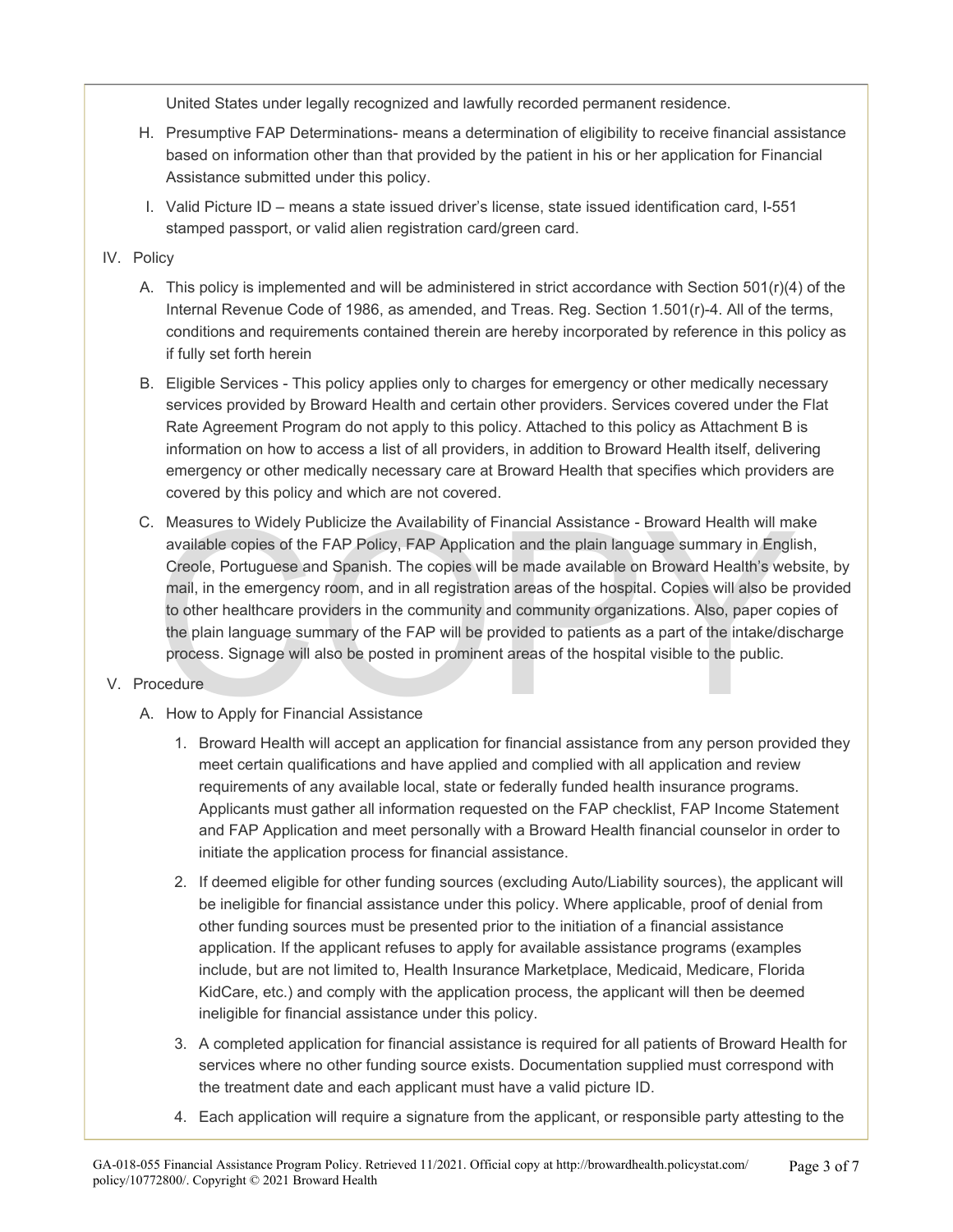truthfulness and accuracy of the information provided on the application. Any person found to be intentionally providing fraudulent information will have the application denied without reconsideration.

- 5. Broward Health financial assistance applicants will be required to notify an appropriate representative of Broward Health in the event that their income circumstances change during the effective period of the financial assistance approval.
- 6. Each financial assistance application will serve to determine eligibility to receive financial assistance for all uninsured household family members listed within the application.
- 7. By signing the financial assistance application, the applicant is required to apply and comply with any available local, state or federally funded health insurance programs including the Health Insurance Marketplace. Failure to do so will result in revocation of the approved financial assistance.
- 8. Application for financial assistance must be completed during the application period which begins on the date the care is provided and generally ends on the  $240<sup>th</sup>$  day after the date that the first post discharge billing statement for the care is provided.
- 9. The completed financial assistance application will be processed within approximately 30 business days of receipt pending no unforeseen circumstances.
- 10. Once an application is approved for financial assistance, the approved application is valid twelve (12) months from the date of service established by the Central Financial Assistan (CFAU) to provide financial assistan 10. Once an application is approved for financial assistance, the approved application is valid for twelve (12) months from the date of service established by the Central Financial Assistance Unit (CFAU) to provide financial assistance for emergency or other medically necessary services provided to the patient. The approval period for non-Broward County residents is limited to the initial and one follow up (within 30 days) visit. The approval period can be reviewed/amended at any time at the sole determination of Broward Health Administration.
- B. Basis for Calculating Amounts Charged to Patients
	- 1. Following a determination of eligibility under this policy, a patient eligible for financial assistance will not be charged more for emergency or other medically necessary care than the amounts generally billed to individuals who have insurance covering such care (AGB). Broward Health uses the Look-Back Method to determine AGB. Under this method, AGB is calculated by dividing the sum of all of its claims for emergency and other medically necessary care that have been allowed by Medicare fee-for-service and all private health insurers that pay claims to the hospital during a prior 12-month period by the sum of the associated gross charges for those claims. Broward Health will begin applying the AGB percentage by the 120<sup>th</sup> day after the end of the 12-month period used in the calculation. Members of the public may obtain the current AGB percentage and an accompanying description of the calculation in writing and free of charge via the hospital contact information listed in section X of this policy.

Broward Health does not bill or expect payment of gross/total charges from individuals who qualify for financial assistance under this policy.

- C. Eligibility Criteria
	- 1. RESIDENCY
		- a. This policy addresses natural born, naturalized citizens or permanent residents of the United States, as defined by the United States Citizenship and Immigration Services, who have permanently resided within the service area of Broward Health for at least 30 days prior to the date of receiving emergency or other medically necessary care. In addition,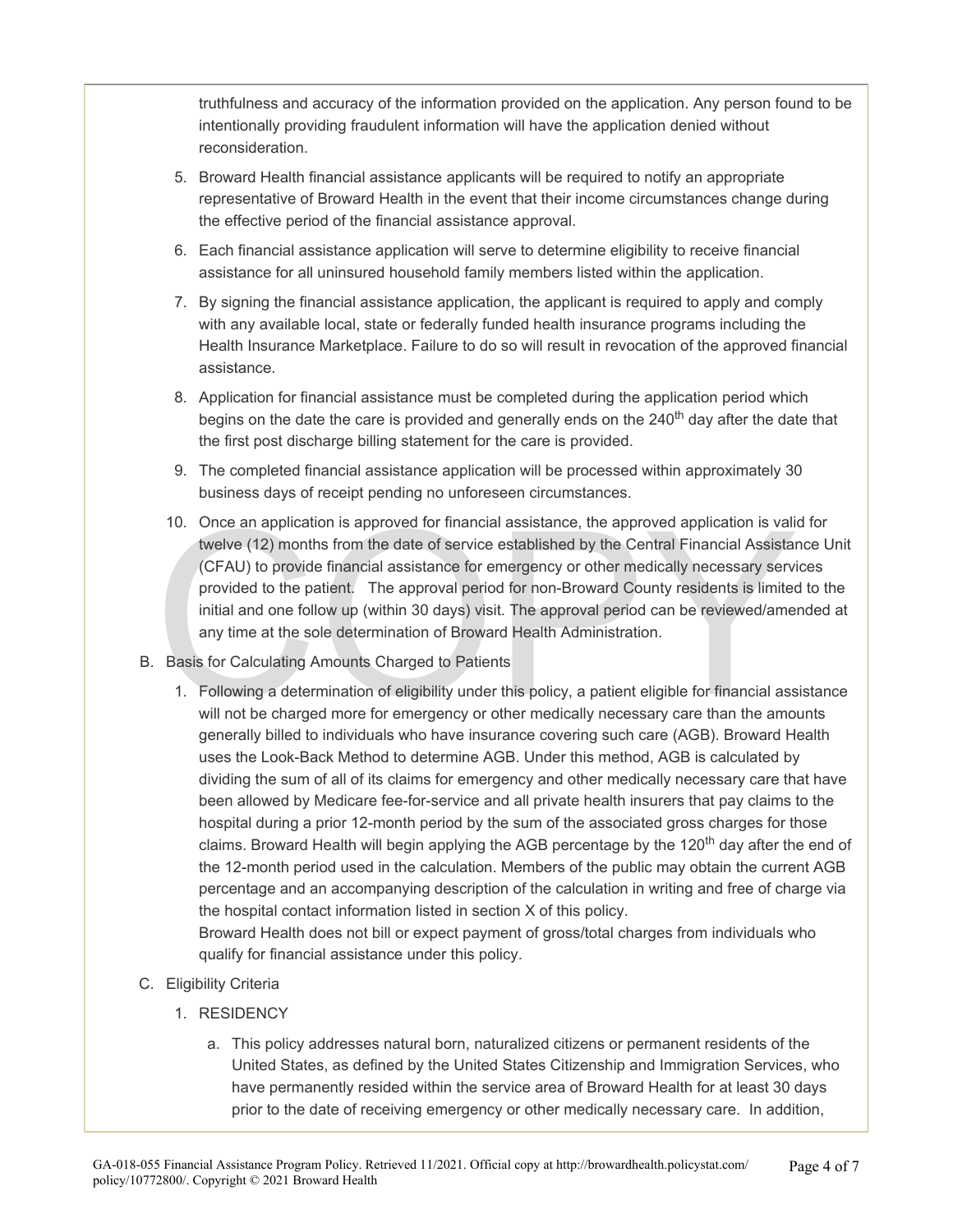patients who reside outside of Broward Health's service area may qualify for a one time approval based on the other requirements of this policy.

- b. Broward Health requires that all non-Broward County residents and citizens of other countries requesting non-emergency treatment must present evidence of appropriate funding prior to non-emergency inpatient hospitalization or outpatient services. Patients who are non-Broward County residents or citizens of other countries may be referred from other medical institutions to the specialized facilities and resources available at Broward Health provided that funding and reciprocal transfer or placement agreements are guaranteed.
- c. Broward Health will provide inpatient and outpatient emergency care without regard to residency and funding status to individuals who present themselves at any of the Broward Health facilities and are evaluated by physicians to require emergency care.

#### 2. INCOME

- a. A qualified/approved applicant for financial assistance whose family income is at or below 200% of the Federal Poverty Guidelines for Broward County will receive full financial assistance with a co-pay responsibility. Applicants whose income is above 200% will not be eligible for financial assistance. See Attachment C for copay amounts.
- b. The determination for financial assistance will be based upon the family's income for the twelve months prior to the date on which the applicant receives emergency or other medically necessary care.
- b. The determination for financial assistance will be based upon the family's income for twelve months prior to the date on which the applicant receives emergency or other medically necessary care.<br>
c. An applicant who has c. An applicant who has had a change in circumstance that has kept the applicant from being able to work may apply/re-apply for financial assistance once a diagnosis is provided to support the inability of the applicant to work due to his/her illness. If the applicant must have life sustaining treatment, a reconsideration of the applicant's current account status will be reviewed to determine if the applicant is eligible to receive financial assistance for such life sustaining treatment.

#### 3. LEVELS OF AUTHORITY FOR APPROVAL

- a. All completed applications, including all required supporting documentation, which fall within the poverty level income guidelines will be reviewed and approved by a CFAU representative once verified.
- b. A Presumptive FAP Determination may be made on the basis of the following: 1. All Medicaid and Medicaid HMO inpatients/outpatients, since already qualified as indigent by Medicaid, will have an indigent allowance applied to any outstanding medical center balances after all benefits have been exhausted.

2. Patients who are registered with Broward Health Homeless Clinic as W72 (homeless grant) approved, the only requirement for FAP approval will be for the patient to submit a signed FAP income statement.

- c. Any incomplete or questionable applications or appeals, where eligibility cannot be fully verified based on the documentation provided, must be reviewed by the Administrative Director of Medical Center Business Operations or designee for a determination of the applicant's eligibility for financial assistance.
- d. The VP Financial Operations must approve any exceptions based on residency and or exemption from other funding sources. Any exceptions made must be clearly documented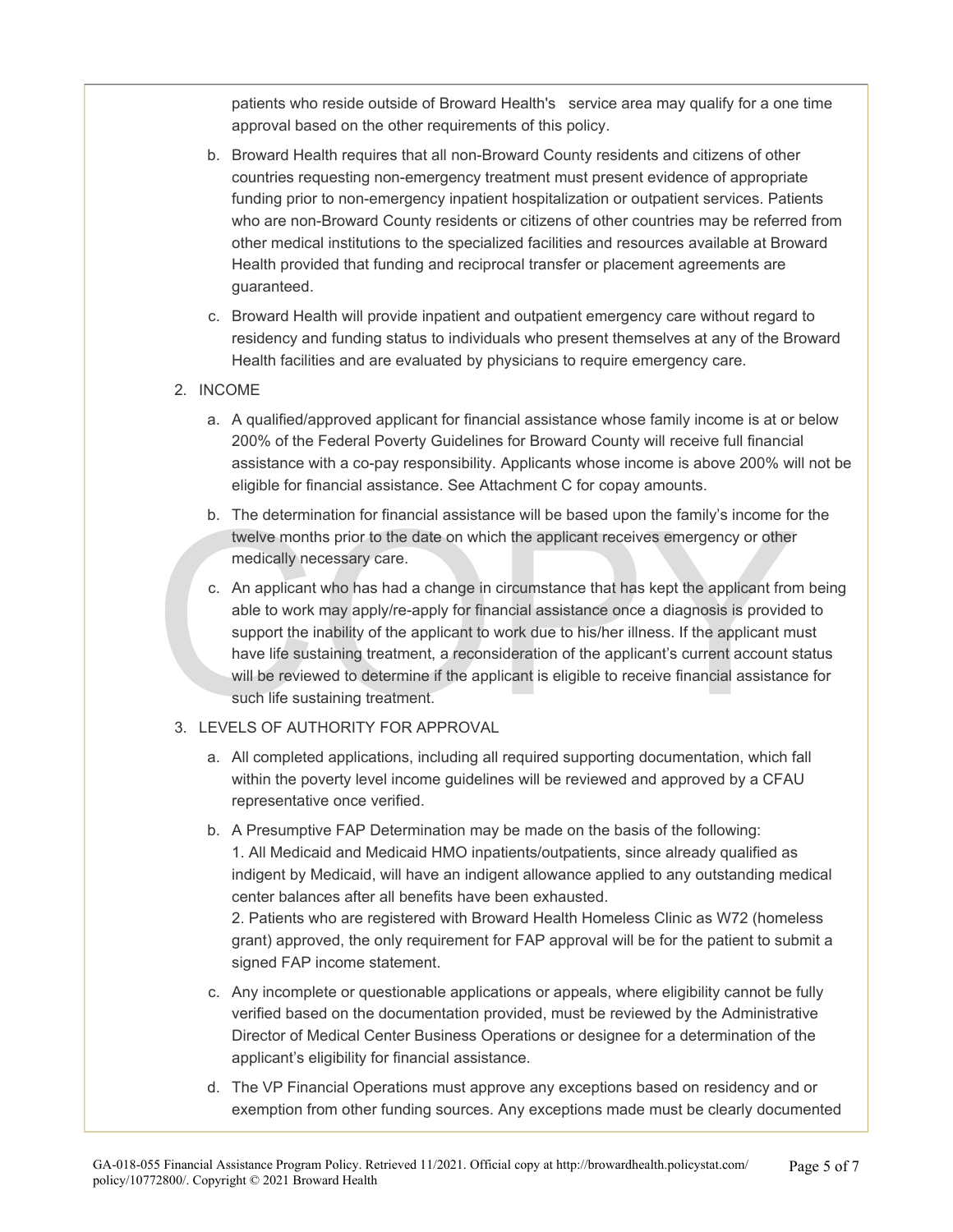as part of the application.

- D. Actions Taken in the Event of Nonpayment
	- 1. Information regarding the collection actions that Broward Health may take in the event of nonpayment of charges for medical care are described in a separate Billing and Collection Policy. Patients and other members of the public may obtain a free copy of this separate policy from Broward Health via the hospital contact information listed herein.
- E. Hospital Contact Information
	- 1. Broward Health Website: [www.browardhealth.org](http://www.browardhealth.org/)
	- 2. Broward Health Facility Contact Information:
		- a. Broward Health Medical Center (954)355-5442, 600 S. Andrews Ave, Ft. Lauderdale, FL 33316
		- b. Broward Health North (954) 786-6589, 201 E. Sample Rd., Deerfield Beach, FL 33064
		- c. Broward Health Imperial Point (954) 776-8708, 6401 N. Federal Highway, Ft. Lauderdale, FL 33308
		- d. Broward Health Coral Springs (954) 344-3006, 3000 Coral Hills Drive, Coral Springs, FL 33065
	- 3. For a listing of additional Broward Health facilities, including outpatient facilities, urgent care centers, and clinics, visit http://www.browardhealth.org/Locations.
- VI. Regulations/Standards

Section 501(r)(4) of the Internal Revenue Code

- VII. References
	- F.S. 409.911(1)(c)

3. For a listing of additional Broward Health facilities, including outpatient facilities, urgent c<br>centers, and clinics, visit http://www.browardhealth.org/Locations.<br>gulations/Standards<br>ction 501(r)(4) of the Internal Re Internal Revenue Code §§ 501(r)(4) (financial assistance policies); 501(r)(5) (limitation on charges); and 501(r)(6) (billing and collection requirements) (and Treasury Regulations issued thereunder)

Administration and Interpretation

The interpretation and administration of this policy is the responsibility of the Vice President, Financial Operations.

ATTACHMENT A –– Includes the Financial Assistance Program Checklist, Financial Assistance Program Income Statement, and the Financial Assistance Program Application.

ATTACHMENT B – PROVIDER LIST - A list of providers delivering emergency and other medically necessary care covered by the FAP Policy is available on Broward Health's website (www.browardhealth.org).

ATTACHMENT C – COPAY AMOUNTS

# **Attachments**

[BH FAP Attachment B Provider List .pdf](https://pstat-live-media.s3.amazonaws.com/attachments/public/cd8fd6ebcbb6c8d2114c9f0a719c420d8435a9b6ebf2b3dd96804978/BH%20FAP%20Attachment%20B%20Provider%20List%20.pdf) 

- [BH FAP Attachment A Checklist, FAP Income Statement, FAP Application.pdf](https://pstat-live-media.s3.amazonaws.com/attachments/public/560c91d14a2b3994dadd18c66fafc0d1e7551f7ee11bba79b2cb14b1/BH%20FAP%20Attachment%20A%20Checklist%2C%20FAP%20Income%20Statement%2C%20FAP%20Application.pdf)
- [BH FAP Attachment C Co-Payments 02012021.pdf](https://pstat-live-media.s3.amazonaws.com/attachments/public/e0b0e70b2eb19efed40388aca853e37be774c70742bb45d40693f88f/BH%20FAP%20Attachment%20C%20%20Co-Payments%2002012021.pdf)